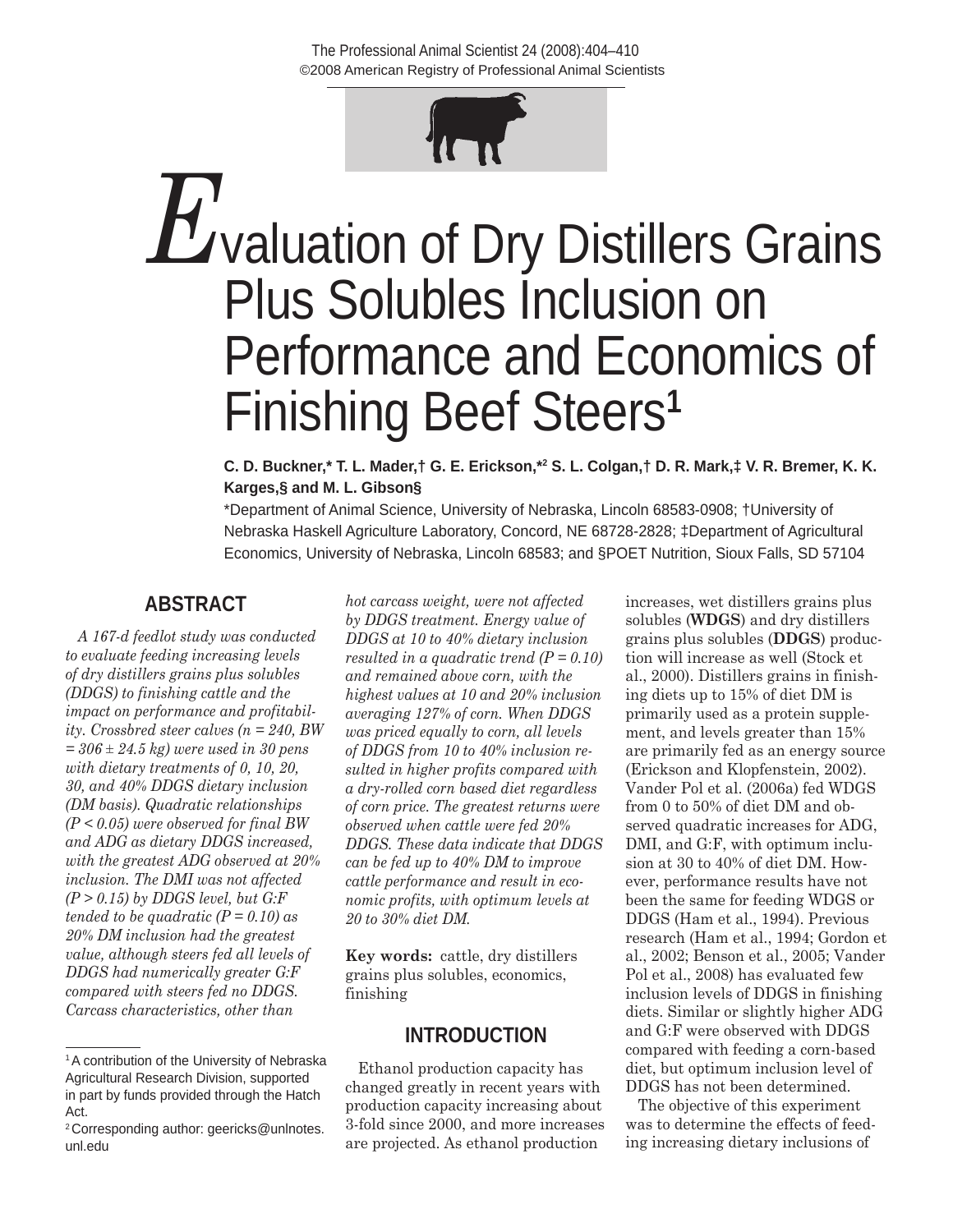DDGS from 0 to 50% on finishing cattle performance, carcass characteristics, and economic returns.

# **MATERIALS AND METHODS**

## *Feedlot Trial*

A 167-d finishing study was conducted using 240 crossbred, backgrounded steer calves (306 ± 24.5 kg) in a randomized completeblock design experiment. Steers with ample bunk space were limit-fed a receiving diet containing 30% alfalfa hay, 20% corn silage, 30% DDGS, 14% dry-rolled corn (**DRC**), and

6% liquid supplement (DM basis) once daily for 5 d at 2.0% of BW (6.1 kg). Steers were then weighed on 2 consecutive days (d 0 and 1) and weights were averaged for initial BW and performance calculations. The BW obtained from d 0 was used to block the steers into 4 blocks (one replication for each of 3 blocks and 2 replications for 1 block), stratify steers by BW within block, and assign steers randomly to pens. Pens were then assigned randomly within block to 1 of 5 dietary treatments (5 pens/treatment) with 8 steers/ pen. This trial was conducted at the

| Table 1. Composition of final finishing diets and nutrient analysis for |  |
|-------------------------------------------------------------------------|--|
| dietary treatments <sup>1</sup>                                         |  |

|                                        | $%$ DDGS $2$ |      |      |      |      |  |  |
|----------------------------------------|--------------|------|------|------|------|--|--|
| Item                                   | 0            | 10   | 20   | 30   | 40   |  |  |
| Ingredient                             |              |      |      |      |      |  |  |
| Dry-rolled corn                        | 79.5         | 70.5 | 61.5 | 51.5 | 41.5 |  |  |
| <b>DDGS</b>                            | 0.0          | 10.0 | 20.0 | 30.0 | 40.0 |  |  |
| Corn silage                            | 10.0         | 10.0 | 10.0 | 10.0 | 10.0 |  |  |
| Alfalfa hay                            | 2.5          | 2.5  | 2.5  | 2.5  | 2.5  |  |  |
| Liquid supplement                      | 6.0          | 6.0  | 6.0  | 6.0  | 6.0  |  |  |
| Limestone                              | 1.55         | 1.55 | 1.55 | 1.55 | 1.55 |  |  |
| Salt                                   | 0.3          | 0.3  | 0.3  | 0.3  | 0.3  |  |  |
| Trace mineral <sup>3</sup>             | 0.05         | 0.05 | 0.05 | 0.05 | 0.05 |  |  |
| Vitamins A, D, and E                   | 0.02         | 0.02 | 0.02 | 0.02 | 0.02 |  |  |
| Monensin-80 premix <sup>4</sup>        | 0.02         | 0.02 | 0.02 | 0.02 | 0.02 |  |  |
| Thiamine premix <sup>5</sup>           | 0.01         | 0.01 | 0.01 | 0.01 | 0.01 |  |  |
| Tylosin-40 premix <sup>6</sup>         | 0.01         | 0.01 | 0.01 | 0.01 | 0.01 |  |  |
| Dry supplement                         | 2.0          | 1.0  | 0.0  | 0.0  | 0.0  |  |  |
| Fine ground corn                       | 0.85         | 0.43 |      |      |      |  |  |
| Urea                                   | 1.15         | 0.57 |      |      |      |  |  |
| Dietary nutrient analysis <sup>7</sup> |              |      |      |      |      |  |  |
| CP, %                                  | 13.2         | 13.8 | 14.4 | 16.5 | 18.6 |  |  |
| Ca, %                                  | 0.78         | 0.78 | 0.79 | 0.79 | 0.80 |  |  |
| P, %                                   | 0.28         | 0.34 | 0.39 | 0.44 | 0.49 |  |  |
| K, %                                   | 0.59         | 0.68 | 0.78 | 0.87 | 0.96 |  |  |
| S, %                                   | 0.15         | 0.24 | 0.33 | 0.41 | 0.50 |  |  |
| Ether extract, %                       | 3.53         | 4.35 | 5.17 | 5.95 | 6.73 |  |  |

1 Values presented on %DM basis.

2 DDGS = dry distillers grains plus solubles.

3 Supplemental trace minerals providing 50 mg/kg Mg, 30 mg/kg Zn, 22.5 mg/kg Fe, 10 mg/kg Mn, 2.5 mg/kg Cu, 1.5 mg/kg I, and 0.3 mg/kg Co of the diet.

4 Premix provided a target of 320 mg/steer daily monensin.

5 Premix provided a target of 150 mg/steer daily thiamine.

6 Premix provided a target of 90 mg/steer daily tylosin.

7 Dietary nutrient analysis utilizing analyzed values for CP, P, S, and ether extract of each ingredient. Calcium and K were calculated from book values.

University of Nebraska Haskell Agriculture Laboratory at Concord, Nebraska. All animal care procedures were approved by the University of Nebraska's Institute for Animal Use and Care Committee.

Dietary treatments (Table 1) consisted of control (**CON**) with 0% DDGS, or 10 , 20, 30, 40, or 50% DDGS on a DM basis. All DDGS was obtained as needed (approximately once per month) from POET Nutrition (Sioux Falls, SD) and sampled individually for sulfur content. Inclusion of DDGS in the diets replaced DRC and supplemental protein. The CON and 10% DDGS diets included 2 and 1% dry supplement, respectively, which provided supplemental urea to meet a minimum dietary CP of 13%. All diets contained 10% corn silage (approximately 50% roughage) and 2.5% ground alfalfa hay to provide about 7.5% roughage. Diets also contained 6% liquid supplement that included Ca, monensin (320 mg/ steer daily; Elanco Animal Health, Greenfield, IN), thiamine (150 mg/ steer daily), and tylosin (90 mg/steer daily, Elanco Animal Health). All diets met or exceeded metabolizable protein requirements (NRC, 1996).

Steers were adapted to finishing diets over a 22-d period as 3 diet steps were fed for 7, 7, and 8 d, for which DRC increased in diets and alfalfa hay levels decreased at levels of 30, 20, and 10%, respectively. Inclusion level of DDGS remained the same throughout the adaptation period to the final finishing diets. Steers were fed ad libitum at 0800 h and offered ad libitum access to water.

Steers were implanted initially on d 0 with Ralgro (Schering-Plough Animal Health, Kenilworth, NJ) and re-implanted on d 56 with Revalor-S (Intervet, Millsboro, DE). Feed ingredient samples were collected once every 2 wk, analyzed for DM at 60°C for 48 h, and composited by sample type over the feeding period for nutrient analysis. Analyzed nutrients included CP (AOAC, 990.03), fat (AOAC, 920.39), phosphorus (AOAC, 968.08 and 965.17), and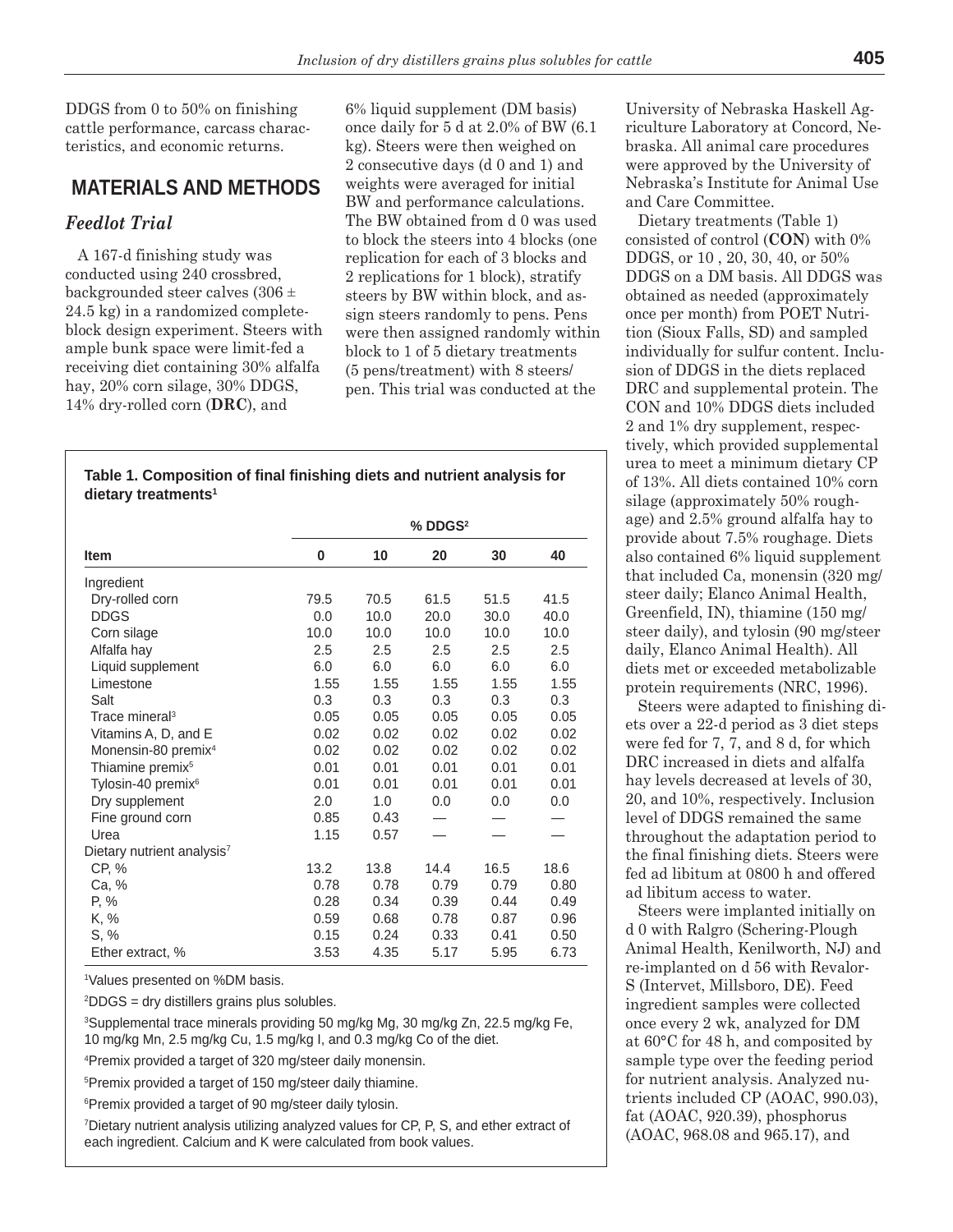sulfur (AOAC, 968.08; Tinsdale et al., 1985).

High total dietary S levels of 0.6% with the 50% DDGS treatment contributed to some polioencephalomalacia (**PEM**). By d 22 of the trial, there were 6 steers that exhibited symptoms and were treated for PEM and removed from their pens, with 5 of the steers from the 50% DDGS treatment, and 1 from the 40% DDGS treatment. Therefore, all steers on the 50% DDGS treatment were removed from the study.

Steers were slaughtered on d 168 at a commercial abattoir (Greater Omaha Pack, Omaha, NE) where hot carcass weight (**HCW**) and liver scores were recorded on day of slaughter. Fat thickness and LM area were measured, and % KPH and USDA marbling scores were recorded after a 48-h chill. Hot carcass weight, fat thickness, LM area, and KPH were used to calculate USDA YG as follows:  $2.50 + 6.35 \times$  fat thickness  $(cm) + 0.0017 \times$  HCW  $(kg) - 2.06 \times$ LM area  $\text{(cm)}^2 + 0.2 \times \text{KPH}$  (%; Boggs and Merkel, 1993). Final BW, ADG, and G:F were calculated based on HCW and were adjusted to a common dressing percentage of 63% to minimize error associated with gut fill and to obtain an accurate estimate of final BW. Dressing percentage tended to be quadratic  $(P = 0.08)$ with greater HCW (i.e., greater dressing percentage) for steers fed DDGS compared with corn. Therefore, final live BW are provided as well.

Calculated net energy for gain was estimated using a model developed by Owens et al. (2002). This model uses iterative equations accounting for pen-level ADG, DMI, G:F, and percent DDGS to calculate the energetic responses due to DDGS inclusion. Energy values for DDGS were calculated using the CON diet as the basis at 100%.

Some pens of cattle were observed to be moving feed around or tossing feed out of their bunks late in the finishing period. A 4-point (0 to 3) visual scoring system was used on 5 random days within the last month

of the trial to determine any relationships between behavior at the feed bunk and level of DDGS fed. Scores used were 0 for no feed movement, 1 for little feed moved around inside the bunk, 2 for feed moved within the bunk and little feed pushed over the bunk walls, and 3 for a significant amount of feed moved within the bunk and some feed tossed over the bunk walls onto the feed alley.

Performance and carcass data were analyzed as a randomized completeblock design using the mixed procedures of SAS (Version 8.02, SAS Inc., Cary, NC) with pen as the experimental unit and block as a fixed effect. Orthogonal contrasts were used to test significance  $(P < 0.05)$  for the highest order polynomial. Feeding behavior data were analyzed with the chi-square procedures of SAS.

#### *Economic Analysis*

*Performance Inputs.* Response equations for DMI and G:F from this experiment were used to predict biological performance for feeding increasing dietary amounts of DDGS from 0 to 40% (DM basis). Steers fed the corn-based diet were used as a baseline to predict feedlot cattle performance when feeding DDGS, which included 9.25 kg DMI and 0.162 G:F for cattle fed corn. Initial (307 kg) and final (558 kg) BW for cattle fed the corn-based diet were also used, which remained constant across all levels of DDGS. Biological DMI and G:F were estimated from prediction equations assuming a quadratic relationship with the equations generated from Microsoft Excel (Microsoft, Redmond, WA) for feeding 10, 20, 30, and 40% DDGS (DM basis). Gain and days on feed were calculated assuming equal final BW to that of steers fed the corn-based diet. Total yardage costs (\$0.35/head daily) were divided into 2 parts: nonfeeding costs at two-thirds and feeding costs at one-third of total yardage costs. Processing and medical expenses, death loss, and cattle loan interest remained constant for any DDGS scenario analyzed at

\$20.00/head, 1.5%, and 8.1%, respectively, as minimal health challenges were observed for steers fed 0 to 40% DDGS. This approach is a modified version of the economic analysis that Vander Pol et al. (2006b) conducted for feeding WDGS.

*Feed Ingredient Prices and Transportation Costs.* Dry distillers grains plus solubles were evaluated at 80 or 100% the price of corn (DM basis) at the ethanol plant with 1 of 3 different corn prices, resulting in 6 scenarios. Price of DDGS relative to corn is elusive, but USDA Agricultural Marketing Service price reports suggest a range between 80 and 100% (or more) the price of corn on a DM basis. Therefore, both pricing scenarios were evaluated for DDGS price relative to corn (DM basis). Alfalfa hay, dry supplement, and urea costs were \$0.033, \$0.045, and \$0.073/kg of DM, respectively. Alfalfa hay (88% DM) and dry supplement (95% DM) remained constant in all diets at 7 and 6% of diet DM, respectively. Urea (100% DM) inclusion (part of the dry supplement inclusion) and pricing was only used if diets needed supplemental protein to meet a minimum 13% CP diet (i.e., for CON and 10% DDGS). Inclusions of DDGS used were 0, 10, 20, 30, and 40% DM, and the remainder of the diets (minus alfalfa hay, supplement, and urea) consisted of DRC. Three scenarios were compared using dryrolled corn prices of \$0.144, \$0.197, and \$0.250/kg of DM (\$3.14, \$4.30, and \$5.47/bushel at 86% DM).

Transportation costs were assumed to be \$3.00/loaded 1.61 km (mile) based on a 22,700 kg (as-is) load. Because costs for transporting a dry product from an ethanol plant have small effects on total costs, these analyses were conducted with the 96.6-km trucking distance held constant.

Cattle prices leaving the feedlot were based on an assumed \$90/45.4 kg BW. Prices for cattle entering the feedlot vary inversely with corn prices to maintain relatively constant feeding margins. Therefore, feeder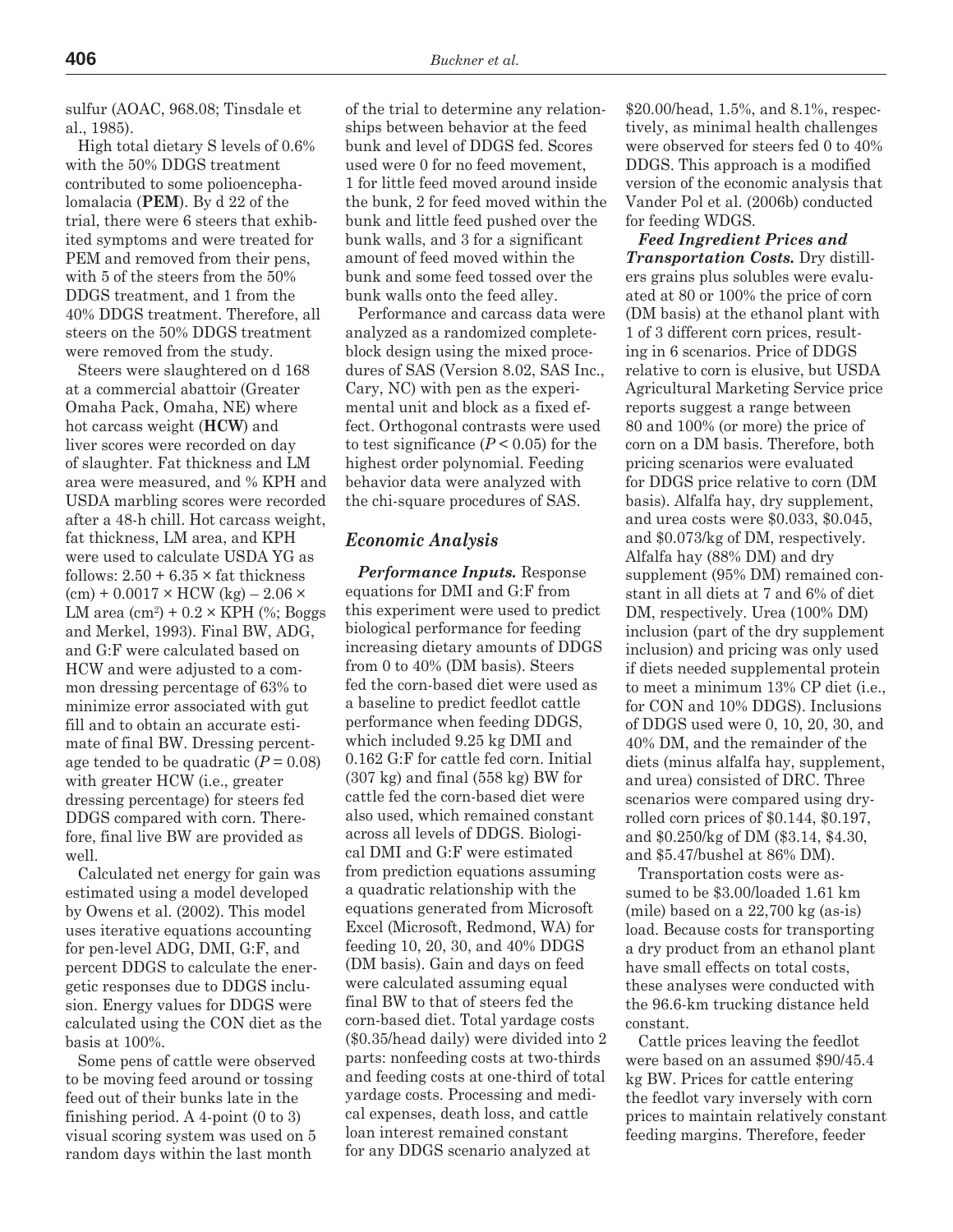| I  |  |
|----|--|
| ۰. |  |

|                             | % DDGS |       |       |       |       | P-value    |                  |                   |
|-----------------------------|--------|-------|-------|-------|-------|------------|------------------|-------------------|
| <b>Parameter</b>            | 0      | 10    | 20    | 30    | 40    | <b>SEM</b> | Lin <sup>2</sup> | Quad <sup>3</sup> |
| Performance                 |        |       |       |       |       |            |                  |                   |
| Initial BW, kg              | 307    | 305   | 307   | 306   | 305   | 1.4        | 0.34             | 0.86              |
| Final BW, <sup>4</sup> kg   | 553    | 562   | 575   | 566   | 559   | 7.4        | 0.46             | 0.07              |
| Final BW, <sup>5</sup> kg   | 558    | 574   | 588   | 577   | 570   | 8.9        | 0.32             | 0.04              |
| DMI, kg/d                   | 9.25   | 9.47  | 9.52  | 9.71  | 9.47  | 0.17       | 0.23             | 0.30              |
| ADG, kg                     | 1.50   | 1.61  | 1.68  | 1.62  | 1.59  | 0.05       | 0.26             | 0.05              |
| G: F <sup>6</sup>           | 0.162  | 0.171 | 0.177 | 0.168 | 0.168 | 0.01       | 0.61             | 0.14              |
| DDGS $NE_{a}$ , %           |        | 127   | 128   | 106   | 105   | 11.8       | 0.73             | 0.10              |
| Carcass characteristics     |        |       |       |       |       |            |                  |                   |
| HCW,7 kg                    | 351    | 362   | 370   | 364   | 359   | 5.6        | 0.32             | 0.04              |
| Marbling score <sup>8</sup> | 533    | 537   | 559   | 527   | 525   | 12.7       | 0.50             | 0.18              |
| 12th rib fat, cm            | 1.42   | 1.37  | 1.50  | 1.40  | 1.47  | 0.08       | 0.48             | 0.99              |
| LM area, $cm2$              | 80.0   | 80.6  | 82.6  | 81.3  | 81.3  | 1.29       | 0.42             | 0.37              |
| YG <sup>9</sup>             | 3.36   | 3.36  | 3.49  | 3.38  | 3.42  | 0.09       | 0.62             | 0.63              |

| Table 2. Cattle performance and carcass characteristics for finishing steers when fed increasing levels of |  |
|------------------------------------------------------------------------------------------------------------|--|
| <b>DDGS<sup>1</sup></b>                                                                                    |  |

1 DDGS = dry distillers grains plus solubles.

2 Contrast for the linear effect of treatment *P*-value.

3 Contrast for the quadratic effect of treatment *P*-value.

4 Final live BW shrunk 4% before slaughter

5 Calculated from hot carcass weight, adjusted to a 63% common dress.

6 Calculated as total gain over total dry matter intake.

 $^7$ HCW = hot carcass weight.

 ${}^{8}$ USDA marbling score 450 = Slight ${}^{50}$ , 500 = Small ${}^{0}$ , 550 = Small ${}^{50}$ .

9 USDA YG calculated as = 2.50 + 6.35 × fat thickness (cm) + 0.0017×HCW (kg) – 2.06×LM area (cm2 ) + 0.2×KPH (%; Boggs and Merkel, 1993).

cattle prices were adjusted to reflect a \$0 profit in the corn-based diet.

Total feeding costs were calculated by combining feeding yardage costs, total feed consumed, diet costs, and transportation costs of hauling DDGS to the feedlot. The economic outcome was marginal returns per steer from feeding DDGS compared with feeding the DRC-based diet.

## **RESULTS AND DISCUSSION**

## *Feedlot Trial*

A quadratic relationship was observed for final BW  $(P = 0.04)$ and ADG  $(P = 0.05)$  as DDGS increased and replaced DRC (Table 2). The equation for ADG (determined by final BW) was  $y = -0.0003x^2 +$  $0.01411x + 1.50$ , where  $y = ADC$  and x = inclusion percentage of DDGS.

Therefore, ADG was maximized at 23.5% inclusion of DDGS (DM basis) using the prediction equation. Steers fed 20% DDGS had the heaviest final BW and highest ADG among all of the treatments in this experiment. Feeding any level of DDGS in this study resulted in numerically heavier final BW and higher ADG compared with the CON diet. These results indicate that higher inclusions of DDGS may not be optimum for cattle performance, but ADG remained greater than for steers fed a DRC diet. Increasing DDGS inclusion from 0 to 20% of diet DM increased ADG from 1.50 to 1.68 kg. Intermediate ADG of 1.62 and 1.59 kg was observed for cattle fed 30 and 40% DDGS, respectively. These data agree with Gordon et al. (2002) who fed 15% DDGS in steam-flaked corn diets and observed increased final

BW and ADG. This same study resulted in similar final BW and ADG for feeding 30% DDGS and the control, steam-flaked corn diet. Ham et al. (1994) compared DDGS at 40% of diet DM to a DRC-based diet and observed that ADG increased from 1.46 to 1.68 kg. Benson et al. (2005) fed 0, 15, 25, and 35% DDGS in crackedcorn based diets and reported a significant quadratic response for ADG as inclusion of DDGS increased. They found that feeding 25% DDGS tended to increase ADG compared with feeding 0% DDGS. Feeding 35% DDGS numerically decreased ADG compared with feeding 25% DDGS, but ADG remained higher relative to feeding 0% DDGS in a DRC diet.

No significant relationship (linear *P* = 0.23, quadratic *P* = 0.30) was observed for DMI as increasing levels of DDGS were fed. However, steers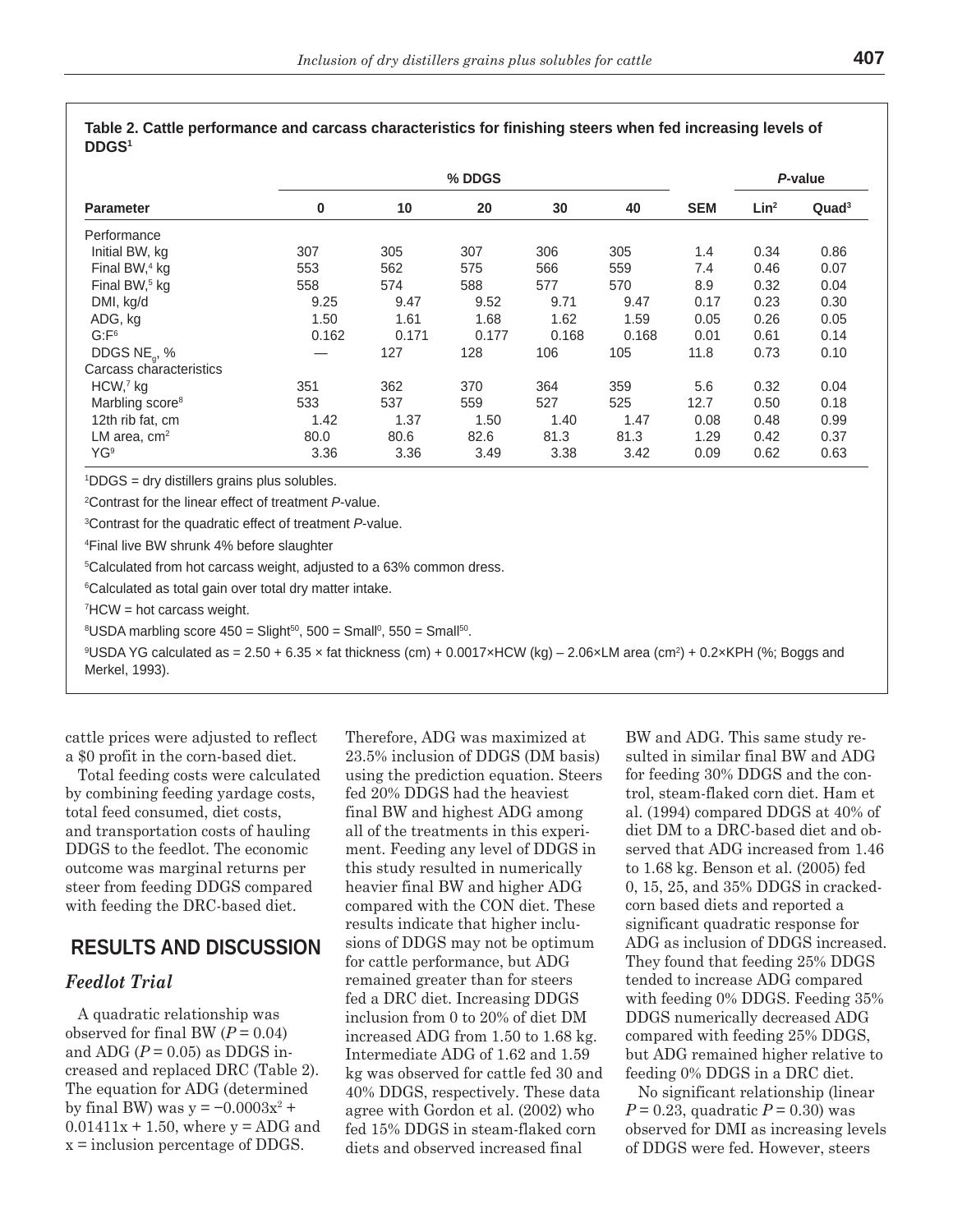fed the control, corn-based diet had numerically the lowest DMI. This agreed with Mateo et al. (2004) as they observed the lowest numerical DMI for cattle fed 0% DDGS at 9.09 kg compared with 10.5 and 10.6 kg for cattle fed 20 and 40% DDGS, respectively. Benson et al. (2005) also observed that DMI was greater (*P* < 0.05) for cattle fed 15, 25, and 35% DDGS compared with the corn diet containing no DDGS. Stock et al. (1990) suggested that cattle fed high starch diets tend to experience more subacute acidosis challenges and they offset these situations by eating smaller meals more frequently. When by-products are included in finishing diets, starch levels are decreased. Therefore, it is possible that DMI may increase when including DDGS in diets due to less dietary starch and potentially less subacute acidosis.

Because DMI was not affected and ADG resulted in a significant quadratic relationship as DDGS inclusion increased, G:F approached a significant quadratic trend  $(P = 0.14)$ for increasing levels of DDGS. The equation for G:F was y =  $-0.00002x^2$  $+0.000987x + 0.162$ , where  $y = G$ : F and x = inclusion percentage of DDGS. Optimum G:F was observed when steers were fed 20% DDGS (0.177) in the experiment; however, solving for maximum G:F using the prediction equation suggests that G:F is maximized at 24.7% inclusion (DM basis). Efficiency was the lowest for CON fed steers (0.162) and intermediate (0.168) for steers fed 30 and 40% DDGS. These feed efficiency results agree with other research conducted with DDGS. Vander Pol et al. (2005) observed numerically improved G:F as dietary DDGS increased from 10 to 20% of DM, and Ham et al. (1994) also reported increased G:F when steers were fed 40% DDGS compared with a cornbased diet. Numeric G:F increases were reported by Gordon et al. (2002) when they fed increasing levels of DDGS at 15, 25, and 35% of DM compared with a corn-based diet.

Steers fed 50% DDGS were removed from the study following the grain adaptation phase. Only one steer exhibited signs of PEM and was removed from the study for the 40% DDGS treatment. Average analyzed S content for the DDGS used in this experiment was 1.01% (DM basis) and ranged from 0.87 to 1.20%. Total dietary S increased as dietary inclusion of DDGS increased from 0.15% S in the CON diet to 0.50% S in the 40% DDGS diet. However, other than the one steer on 40% DDGS, no other treatments were impacted and no other steers appeared to be affected due to PEM. One additional steer death did occur on the 30% DDGS treatment due to causes unrelated to the diet. The NRC (1996) suggests the maximum tolerable level of dietary S is 0.4% of diet DM. More recently, maximum tolerable levels of dietary S are suggested to be 0.3% S in grain-based diets, and 0.5% S in forage-based diets (NRC, 2005). It is clear that elevated S consumption by cattle can cause PEM (Gould, 1998); however, maximum tolerable levels from diets or different sources of S within diets is not well established because cattle fed 40% DDGS in the current study were fed diets containing 0.5% S on average.

Calculated energy values relative to the CON diet resulted in a quadratic trend  $(P = 0.10;$  Table 2) as inclusion of DDGS was increased in diets from 0 to 40% of DM. Feeding 10 or 20% DDGS resulted in similar energy values of 127% of corn and feeding 30 and 40% DDGS resulted in similar energy values of 106% of corn. The reasons for improved energy values when feeding DDGS compared with corn are not completely clear. In a review on the use of wet and dry milling byproducts, Stock et al. (2000) suggested that the improved energy responses from feeding by-products may be due to additional undegradable intake protein, higher fat content, or potential for reducing acidosis. Ham et al. (1994) proposed that replacing concentrate feeds with high fiber ingredients in feedlot diets decreases

starch levels and reduces acidosis incidences, which may contribute to an improved energy response when feeding DDGS compared with corn. In a metabolism study, Vander Pol et al. (2008) observed that feeding 40% WDGS (DM basis) decreased average pH values and increased time spent with a pH under 5.6, which is considered subacute acidosis. Therefore, the energy value improvement for distillers grains may not be due to controlling pH and subacute acidosis. However, they observed that feeding 40% WDGS increased propionate production, decreased the ratio of acetate to propionate, increased total tract fat digestion, and increased the amount of unsaturated fatty acids reaching the duodenum compared with a DRC-based diet or corn plus supplemental fat. Therefore, increased propionate production and fat digestion may explain the greater energy values when feeding distillers grains in finishing diets. In addition, distillers grains contains about 3 times the fat of DRC, thus providing more energy. Vander Pol et al. (2008) compared energy sources for cattle fed either WDGS or corn supplemented with added corn oil and observed that cattle fed WDGS consumed more feed, gained more weight, and were more efficient than cattle fed either corn or corn plus oil. They suggested that most of the improved energy response in WDGS was due to the fat content, but the source or availability of fat may be important as well.

A quadratic relationship for HCW was observed  $(P = 0.04)$  similar to final BW, but no other carcass characteristics were affected by DDGS inclusion level. Steers fed all of these treatments finished with similar degrees of fat thickness at 1.43 cm, USDA marbling score of 536 (low Choice), and USDA calculated YG of 3.40. Benson et al. (2005) reported an increase in fat thickness for feeding steers 35% DDGS compared with the corn-based diet, with no differences in carcass quality. Ham et al. (1994) and Vander Pol et al. (2005) did not observe any carcass characteristic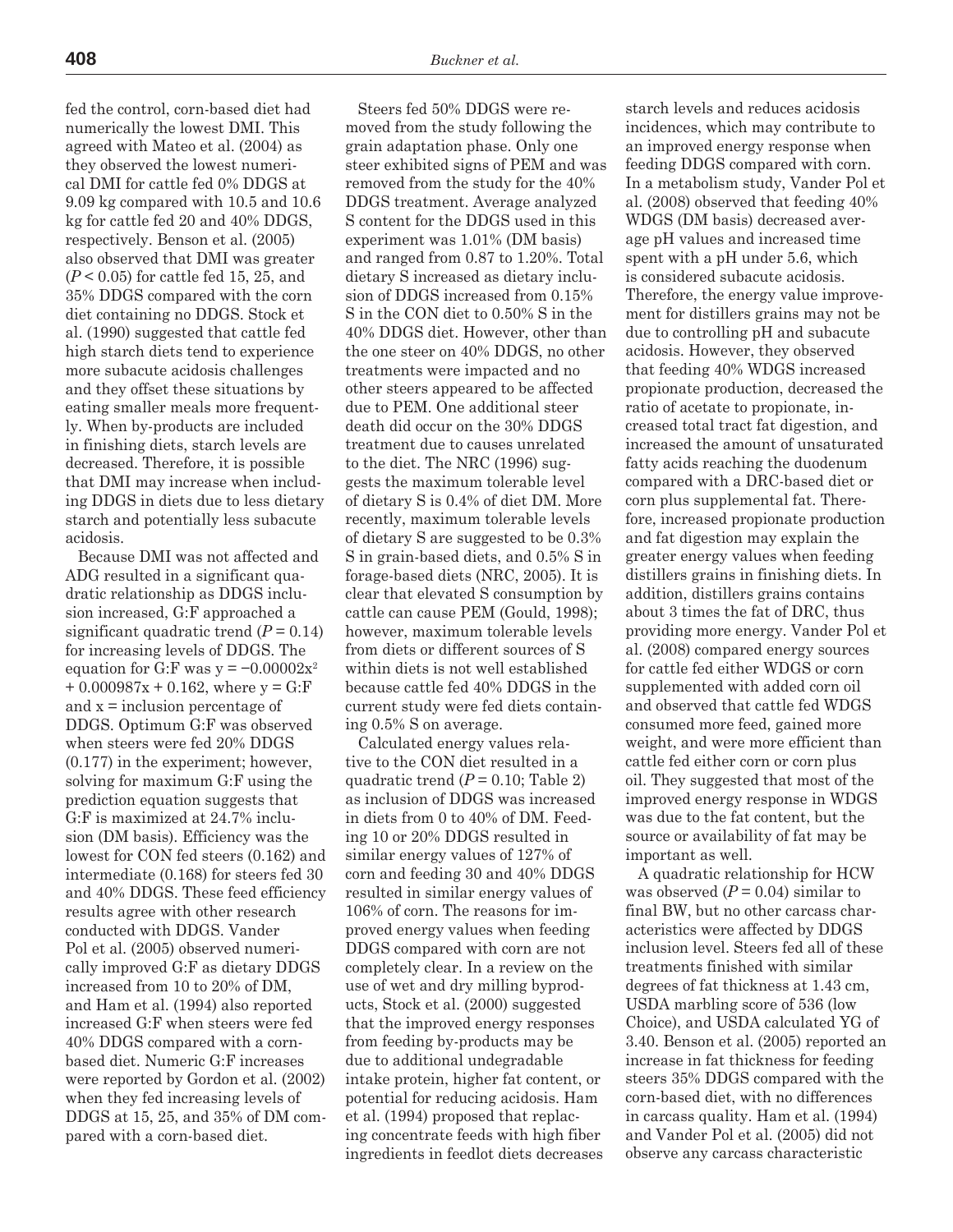differences other than HCW when feeding 40% or 10 and 20% DDGS, respectively. These studies indicate that feeding varying levels of DDGS in finishing diets results in similar or slightly greater fat thickness with no changes in carcass quality.

Visual bunk scores indicated that cattle fed 10, 20, and 30% DDGS tended to move feed within the bunk (data not shown). Interestingly, cattle fed 40% DDGS did not move their feed around as much as intermediate DDGS levels. It is important to note that proper mixing can be a challenge with use of DDGS at greater inclusions in the diet. Because DDGS is a dry, less bulky feed, care should be used when feeding high levels to ensure sorting does not occur, as

cattle may choose to sort out the DDGS to consume it first.

## *Economic Analysis*

Predicted days on feed, transportation costs to the feedlot, and returns for feeding 10, 20, 30, and 40% DDGS (DM basis) are presented in Table 3. Days on feed, calculated from ADG and BW, responded quadratically with a decrease and then increase as DDGS level increased. Days on feed were the greatest for CON fed steers at 166 d and lowest for 20% DDGS at 149 d. This decrease in days on feed calculated to a \$3.93 savings for a steer fed 20% DDGS compared with CON over the feeding period due to decreased yardage costs.

## **Table 3. Economic analysis for predicting DDGS1 returns**

|                                                                                             | % DDGS |       |       |       |       |  |
|---------------------------------------------------------------------------------------------|--------|-------|-------|-------|-------|--|
| <b>Item</b>                                                                                 | $0\%$  | 10%   | 20%   | 30%   | 40%   |  |
| Predicted DMI, <sup>2</sup> kg/d                                                            | 9.25   | 9.48  | 9.60  | 9.62  | 9.52  |  |
| Predicted G:F <sup>2</sup>                                                                  | 0.161  | 0.169 | 0.172 | 0.171 | 0.164 |  |
| Calculated ADG, <sup>3</sup> kg/d                                                           | 1.49   | 1.60  | 1.65  | 1.64  | 1.56  |  |
| Calculated DOF. <sup>4</sup> d                                                              | 166    | 154   | 149   | 150   | 157   |  |
| DDGS transportation, <sup>5</sup> \$/head                                                   | 0      | 1.34  | 2.63  | 3.98  | 5.51  |  |
| Nonfeeding yardage costs, <sup>6</sup> \$/head                                              | 39.34  | 36.56 | 35.41 | 35.67 | 37.39 |  |
| Feeding yardage costs, <sup>7</sup> \$/head                                                 | 19.67  | 18.71 | 18.32 | 18.44 | 19.09 |  |
| Marginal return with DDGS priced at 100% of 3 different corn prices, <sup>8,9</sup> \$/head |        |       |       |       |       |  |
| \$0.144/kq                                                                                  |        | 16.68 | 22.96 | 19.43 | 6.67  |  |
| \$0.197/kg                                                                                  |        | 19.62 | 27.01 | 22.98 | 8.00  |  |
| \$0.250/kg                                                                                  |        | 22.56 | 31.07 | 26.53 | 9.33  |  |
| Marginal return with DDGS priced at 80% of 3 different corn prices, <sup>8,9</sup> \$/head  |        |       |       |       |       |  |
| \$0.144/kg                                                                                  |        | 17.80 | 26.43 | 25.42 | 15.25 |  |
| \$0.197/kg                                                                                  |        | 22.17 | 33.08 | 32.50 | 20.81 |  |
| \$0.250/kg                                                                                  |        | 26.53 | 39.71 | 39.52 | 26.29 |  |

1 DDGS = dry distillers grains plus solubles.

2 Predicted by DMI and G:F equations derived from experiment results.

3 Calculated from predicted DMI and G:F values.

4 DOF = days on feed; calculated with ADG combined with feeder and market cattle weights.

5 Costs needed to transport DDGS 96.6 km from ethanol plant to feedlot.

6 Calculated based on two-thirds of \$0.35/head daily yardage cost.

7 Calculated based on one-third of \$0.35/head daily yardage cost.

8 Corn prices expressed as \$/kg of DM and equate to \$3.14, \$4.30, and \$5.47 per bushel (86% DM).

9 Calculated as the difference between profit or loss per animal fed DDGS compared with dry-rolled corn-fed cattle.

Costs per steer for transporting DDGS from an ethanol plant to the feedlot at 96.6 km over the feeding period were \$1.34, \$2.63, \$3.98, and \$5.51 for 10, 20, 30, and 40% DDGS, respectively. Transportation costs for DDGS increased feeding costs but decreased days on feed, which led to less total intake over the feeding period, resulting in decreased feeding costs. Although corn price changed in these scenarios, feeding costs were consistently the greatest for steers fed CON and the lowest for steers fed 20% DDGS whether DDGS is priced at 80 or 100% of corn price. Regardless of corn prices, cattle fed any level of DDGS from 10 to 40% resulted in greater marginal returns per steer compared with feeding predominately DRC, and profit increased across all levels of DDGS as corn prices increased. Similarly, marginal returns increased as DDGS price decreased relative to corn, as expected. However, this did not change the optimal inclusion of DDGS, but did result in greater returns when DDGS was included at higher inclusions (30 and 40%). The economic optimum level of DDGS was 20% of diet DM, with marginal returns of \$23 to \$31 per steer or \$26 to \$40 more per steer compared with steers fed corn-based diets when DDGS was priced at 100 or 80% of corn price, respectively. Return was actually greater relative to corn-based diets as corn became more expensive; however, profits would decrease if initial steer prices were not decreased.

## **IMPLICATIONS**

Feeding increasing levels of DDGS in place of corn increased ADG and G:F quadratically. The calculated optimum level of DDGS inclusion for performance is 23 to 24% of diet DM. Economic marginal returns for feeding DDGS from 0 to 40% of diet DM increased quadratically, with the optimum inclusion at 20%. Economic returns remained greater when including 30 and 40% DDGS in feedlot diets compared with a DRC diet, but depends on price relative to corn.